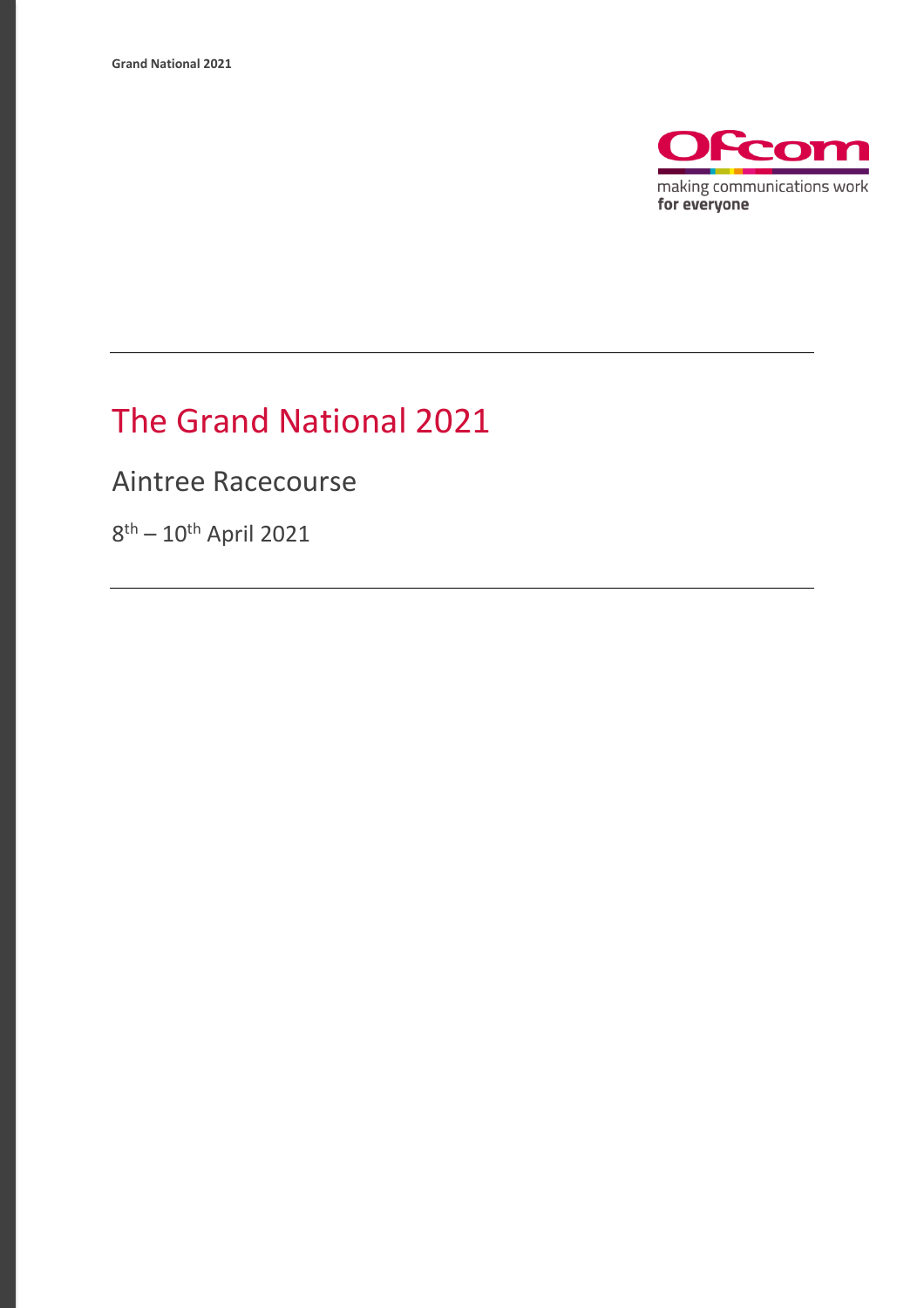### Introduction

The Grand National is a returning fixture in our event season. This event remains a major event because it requires extensive co-ordination of wireless microphones, in ear monitors (IEMs) and talkback systems.

This year the event will be coordinated by Justin Whillock.

Frequency Coordinator



Justin Whillock

On the following pages you will find information relating to The Grand National which we hope you find useful. This information highlights each stage of the Major Event process from applying through to go live at the event. If there is any additional information you need then please do not hesitate to contact Justin who will be happy to help.

E-mail: [justin.whillock@ofcom.org.uk](mailto:%20justin.whillock@ofcom.org.uk)

Direct Dial: +44 (0) 20 7981 3632

Mobile: +44 (0) 7872 421 225

Our office contact details are: +44 (0) 207 981 3803 or email: pmse@ofcom.org.uk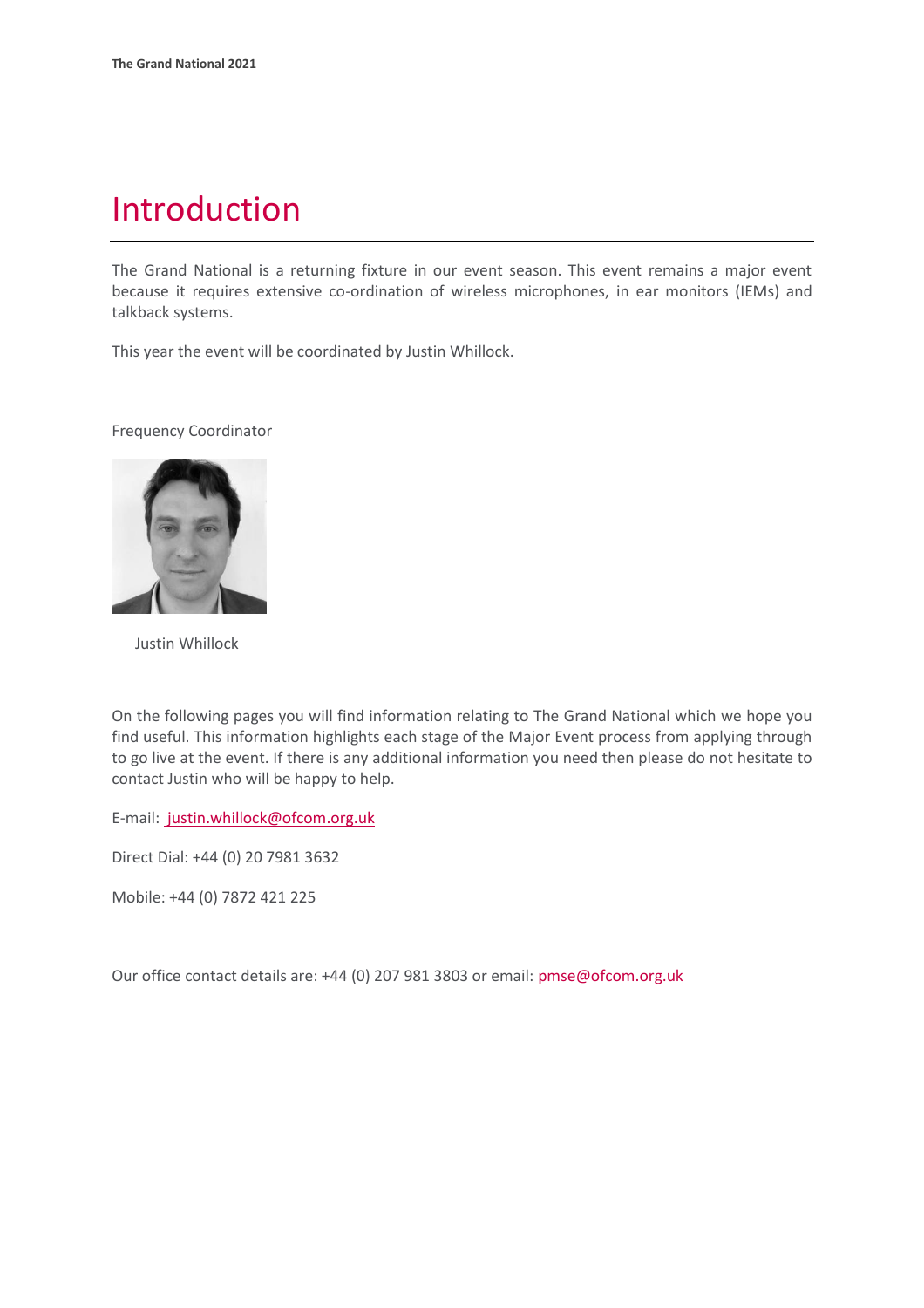### **Contents**

#### **Section**

| 1. Application Process        | 1             |
|-------------------------------|---------------|
| 2. Coordination and Licensing | $\mathcal{P}$ |
| 3. Event Time                 | $\mathbf{R}$  |
| 4. Useful Contacts            | Δ             |
|                               |               |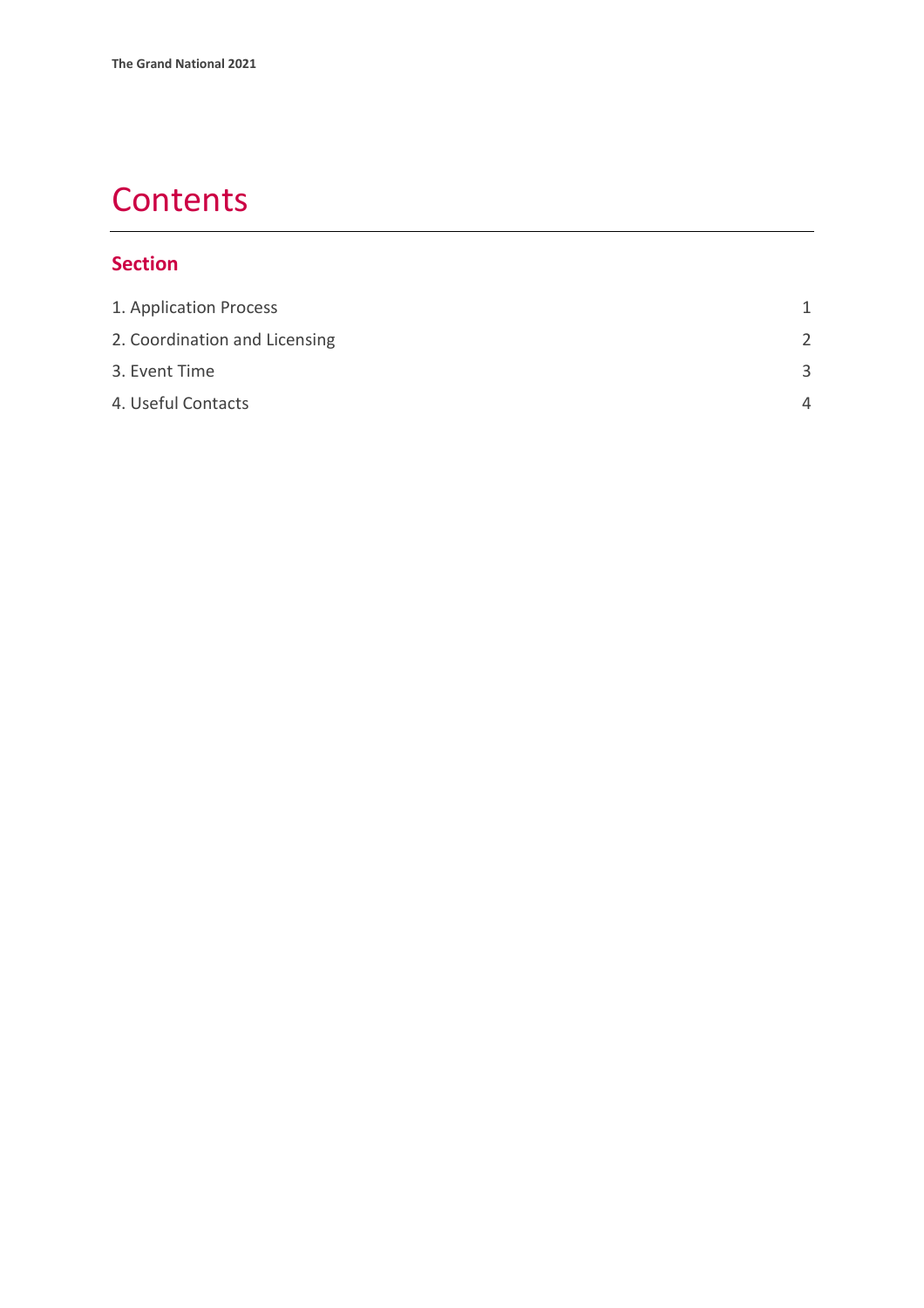## <span id="page-3-0"></span>1. Application Process

#### **Submit your completed application form to Ofcom PMSE by 7th March 2021**



**We aim to issue licences (where applications have been received within the stated time periods) on or before the 21st March 2021**



**Payment MUST be received before the start of the event, otherwise you will not be licensed to use frequencies.**

We accept Debit/Credit Cards, Cheques and Bank Transfers or can take payment from existing carnets. *Please note that Ofcom PMSE are unable to accept payments made by AMEX.*

#### **1.1**

As the Grand National is designated a Major Event, applications for frequencies will not be subject to Ofcom's usual three-day turnaround rule. All frequency applications will be collated and worked on at the same time in order to achieve the best frequency allocation plan.

The list of available TV channels for these venues can be found on the UHF Mic Planner via the Login page of the Ofcom PMSE website [www.ofcom.org.uk/pmse.](http://www.ofcom.org.uk/pmse) The availability of these frequencies will be limited due to other licenced users nearby and the digital footprint. You may wish to consult this tool before submitting your frequency request to us.

Applications can be submitted via the online Event Application process, or by submitting an application form in the usual manner. All application forms are downloadable from our website.

On receipt of all frequency applications customers will be notified via email that their application has been received. Once applications have been reviewed, customers will be contacted if there are any immediate concerns regarding their requirements, or if any relevant information has been omitted.

It is advisable It is advisable to submit frequency applications by the **7th March 2021** as applications submitted later than this may not be accommodated as required.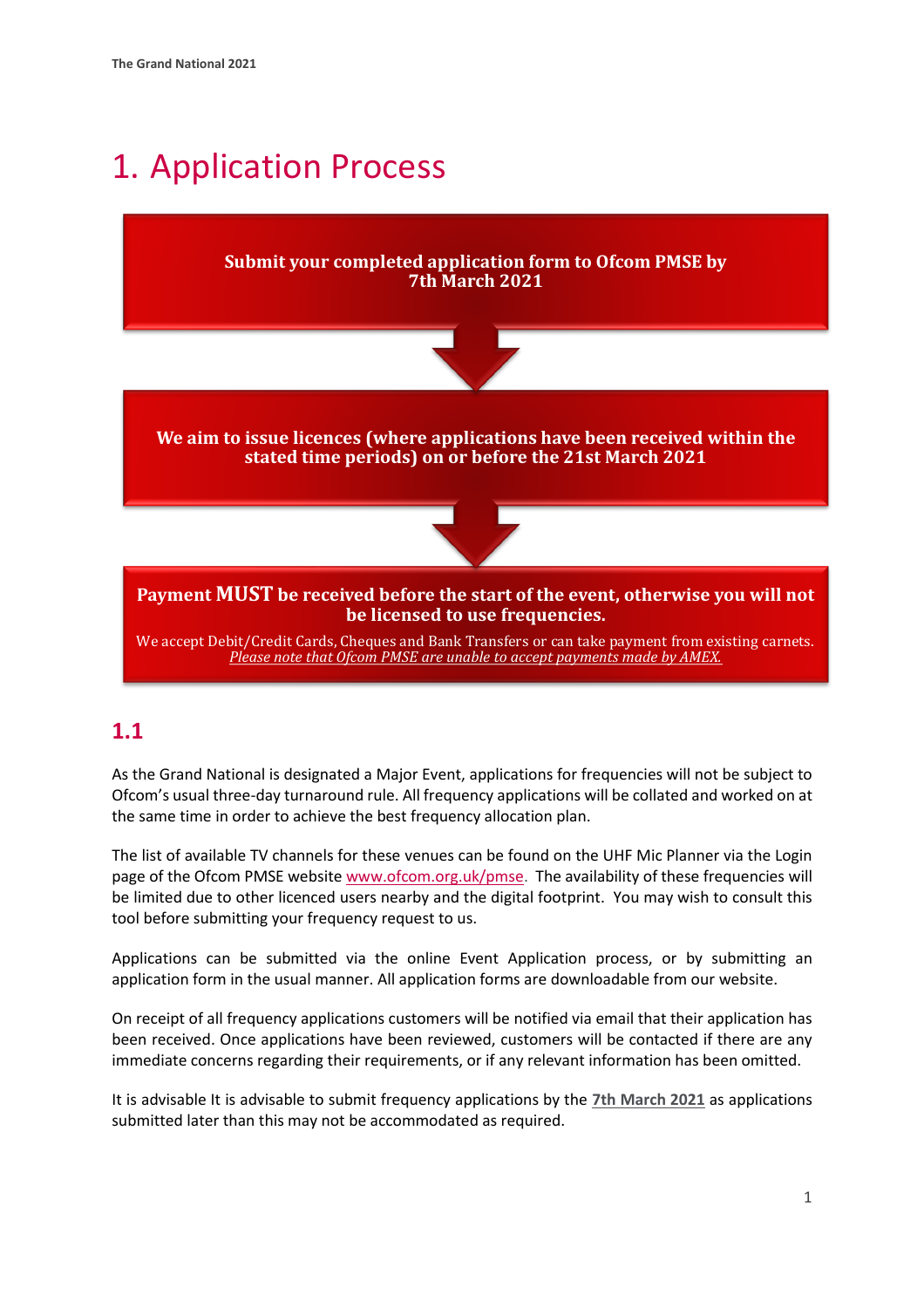# <span id="page-4-0"></span>2. Coordination and Licensing

### **General Information**

Upon receipt of the application you will be contacted to confirm that we have received it. Any coordination issues or changes that may be required will be addressed directly to the applicant.

Aintree has different areas that receive antennas can be placed, such as the concourse, the cloister and the parade area. Knowing the exact location of your equipment is vital to the successful coordination of this RF heavy event.

Information key to the coordination process includes:

- The number of wireless microphones, in ear monitors and wireless talkback systems and wireless cameras required
- The frequency range that equipment will tune across (greater flexibility will aid the coordination process)
- The location of transmit antennas for talkback systems
- The dates and times that frequencies are needed
- Location of receive points
- Heights above ground level for frequencies transmitting or receiving on hoists

Such information can be included on the application form or an accompanying email.

When Licences have been processed, a secure payment link will be emailed to the applicant if paying by credit or debit card. Once confirmation of payment has been received, the Licence will be issued and emailed to the applicant. We aim to issue licences by **21st March 2020** for applications received within the stated time periods, allowing sufficient time for equipment to be retuned or programmed.

Payment can also be made via BACs transfer, cheque (made payable to Ofcom PMSE) or by Carnet tokens.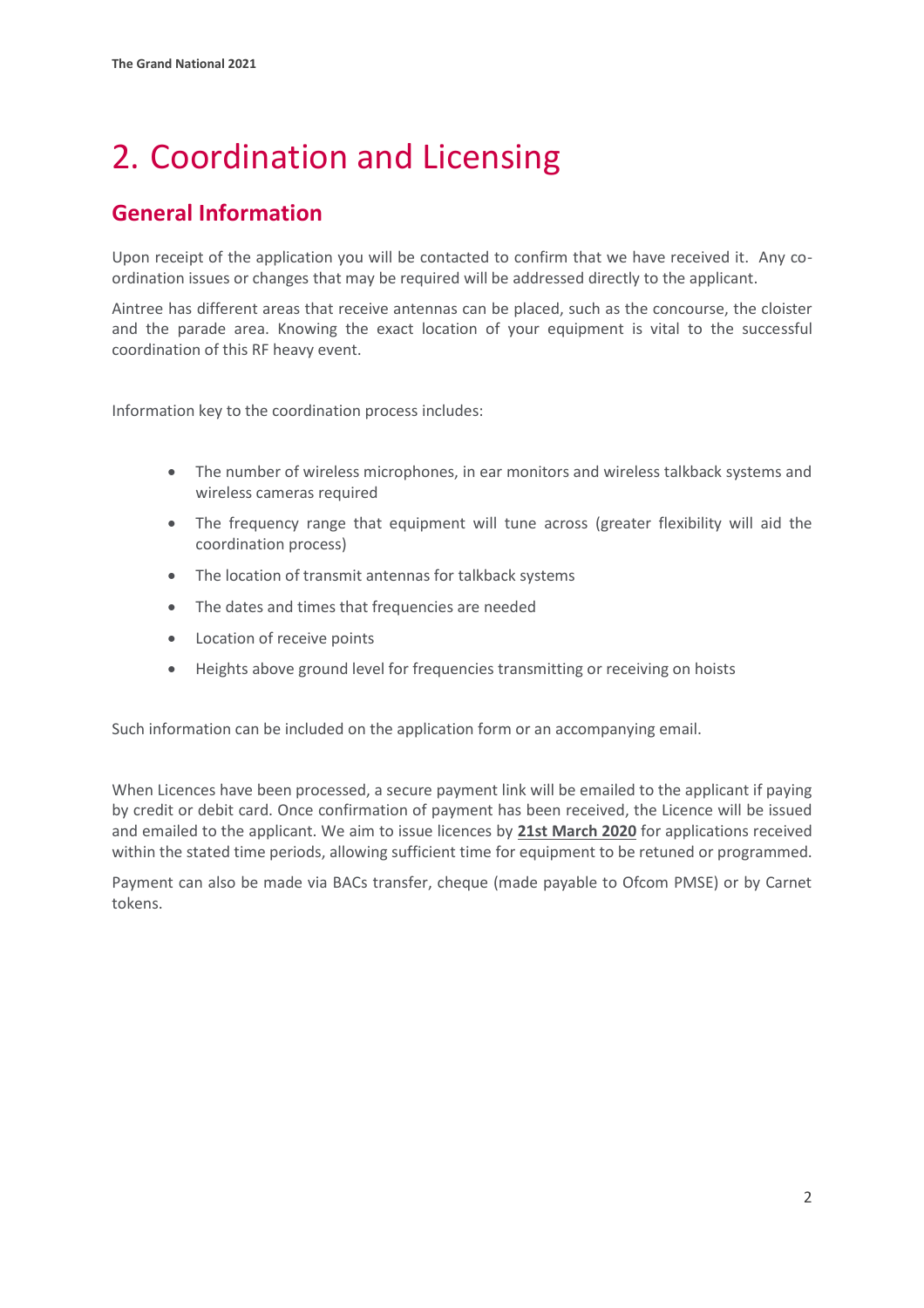# <span id="page-5-0"></span>3. Event Time

PMSE may be onsite to provide support to the PMSE community throughout the event, it is imperative that all frequencies are used within the terms and conditions of the Licence held. This includes transmission of frequencies only during the times and dates stated on the Licence, not exceeding the designated maximum power, transmitting frequencies only from the location specified on the Licence or as discussed with the Event Coordinator.

If interference is experienced during the event the Event Coordinator may be available to assist onsite during office hours by way of investigating the possible cause of the interference. If the cause is identified the necessary steps will be taken. If interference occurs outside of office hours the Event Coordinator or Emergency Coordinator will be able to assist.